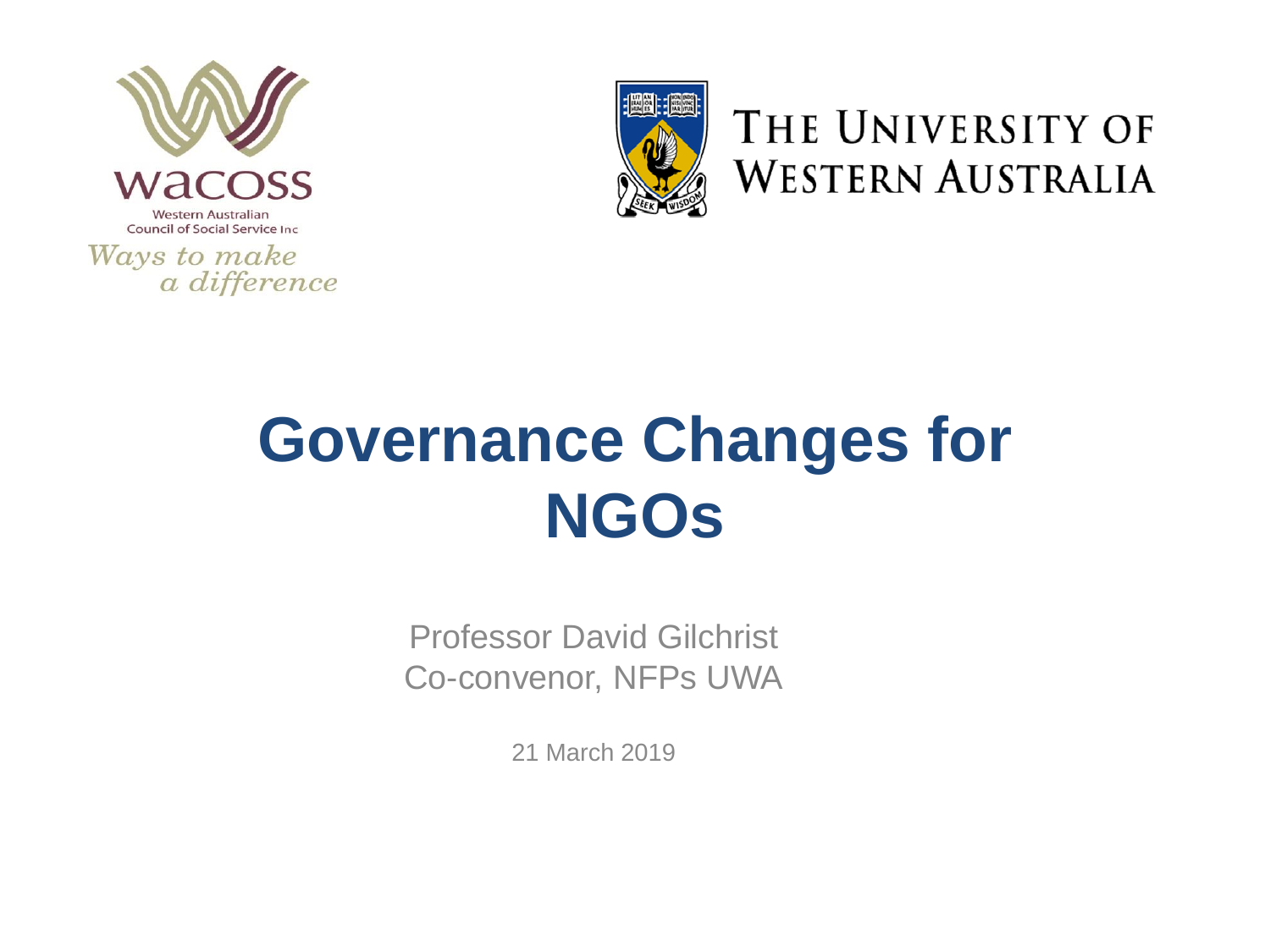#### **A Few Questions**



- 1. Where is the regulatory environment heading for NGOs?
- 2. The ACNC Objectives and Activities where can it head?
- 3. Advocacy risks & purpose?
- 4. Are there specific human services and governance risk areas?

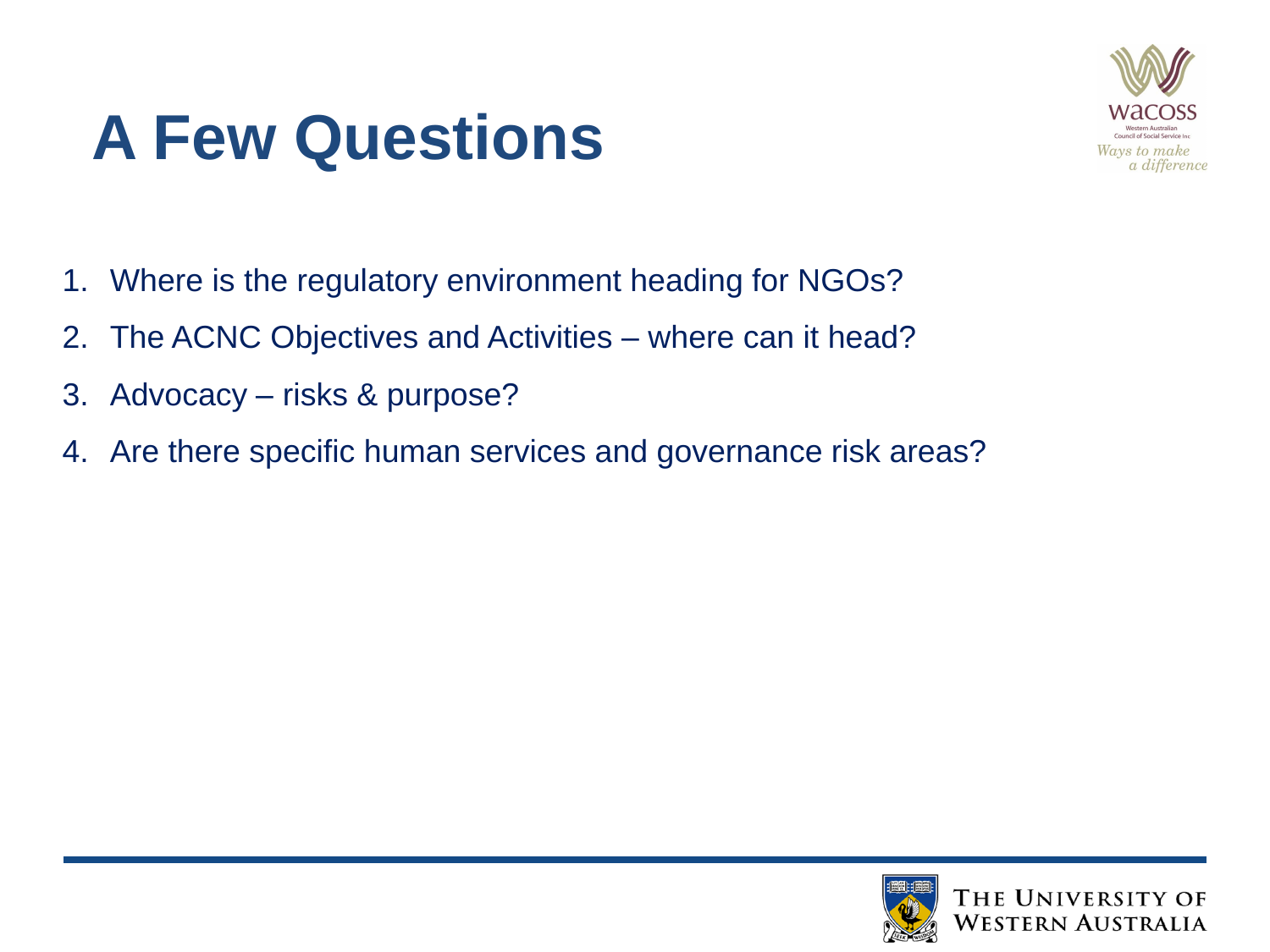Not-for-profits UWA Inaugural Summit November 2018 Not-for-profit Regulation



**Not-for-profits UWA Research Group** 

OUT SEAR MARIE CALIFONNE AND DE



Charity Law Association of Australia and New



Ian Murray, David Gilchrist, Fiona McGaughey, Kylie Hansen, Ava Hill-**Authors:** De Monchaux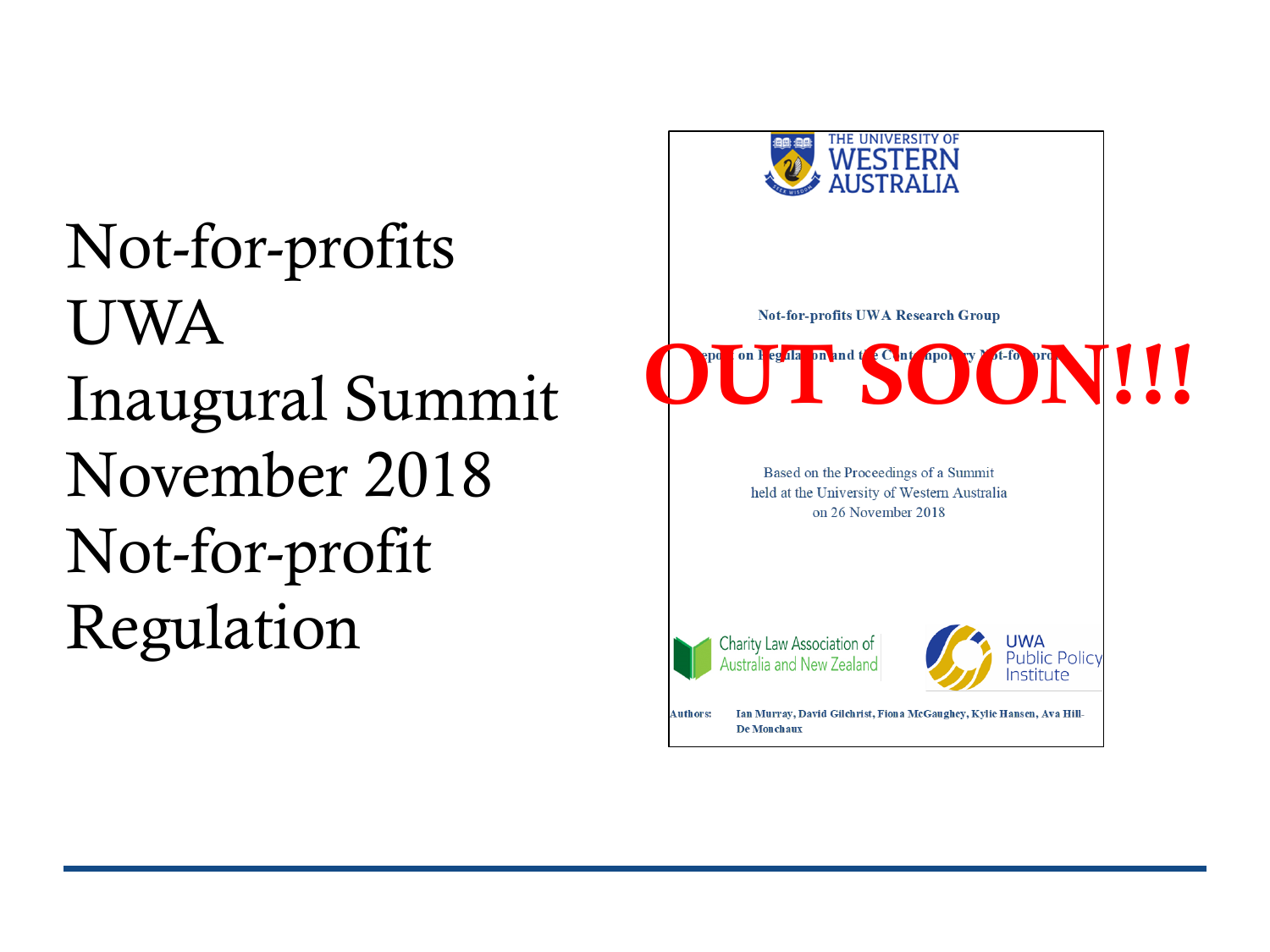## **The ACNC Approach**



- –Principles based
- –Focused on broadly the right questions
- –Tiered but response in the hands of those charged with governance
- –Accounting standards only partly mandatory
- –Audit and Reporting requirements fit for purpose

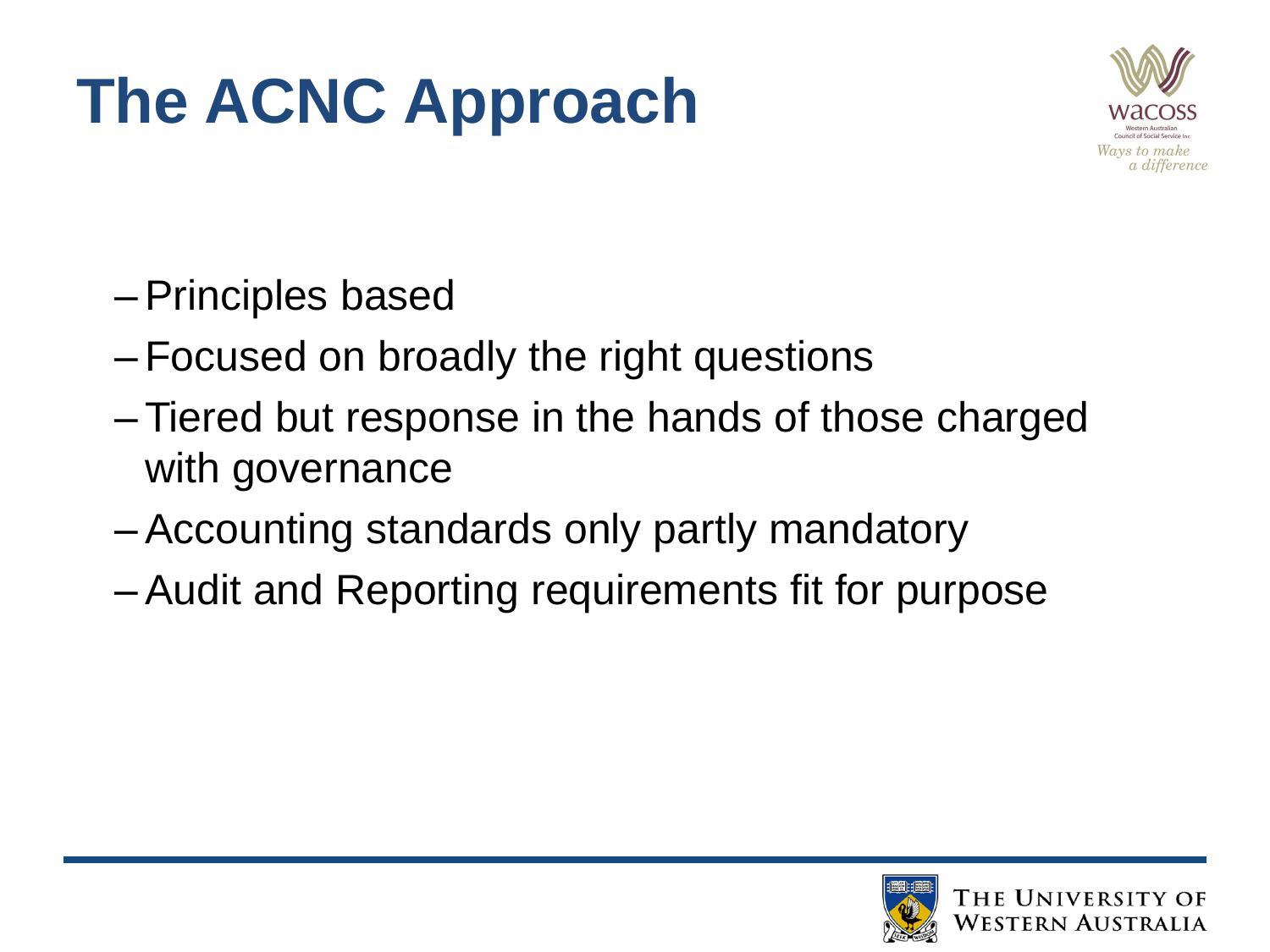#### **ACNC Objects**



- maintain, protect and enhance public trust and confidence in the sector through increased accountability and transparency
- support and sustain a robust, vibrant, independent and innovative not-for-profit sector
- promote the reduction of unnecessary regulatory obligations on the sector.

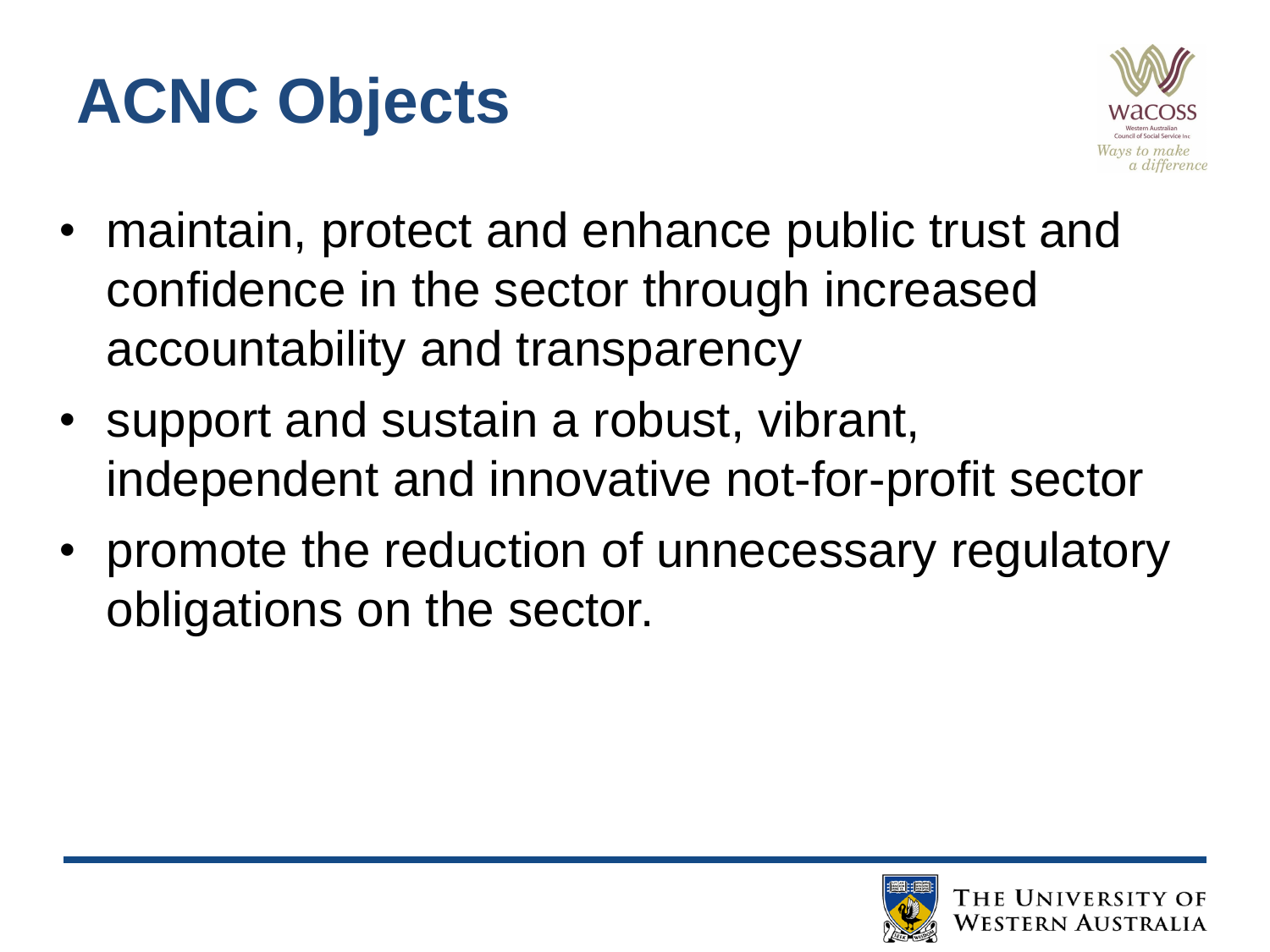## **ACNC Governance Regulations**



- a) By Regulation
- b) Principles Based
- c) Standards:
	- 1. Purposes and not-for-profit nature of a registered entity
	- 2. Accountability to Members
	- 3. Compliance with Australian Laws
	- 4. Suitability of Responsible Entities
	- 5. Duties of Responsible Entities

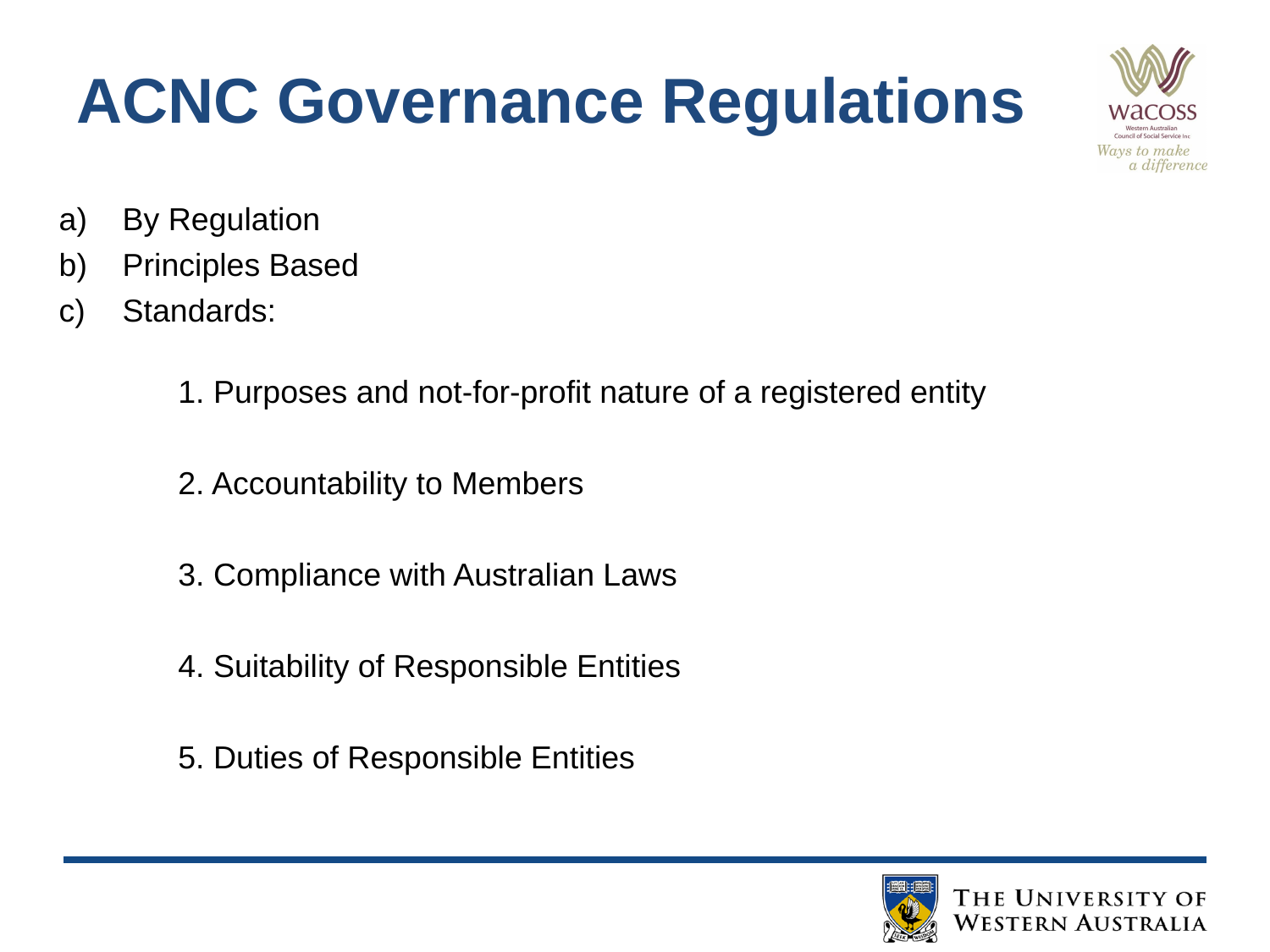#### **ACNC Act Review**



- The ACNC Act Review concluded in 2018 with the essential recommendations pertaining to charity recognition and tiers as well as functional changes for the ACNC Act
- However, there were recommendations calling for the ACNC to have functions and duties commensurate with the objects, including in relation to its education and research function and its privacy restrictions
- Government is yet to respond

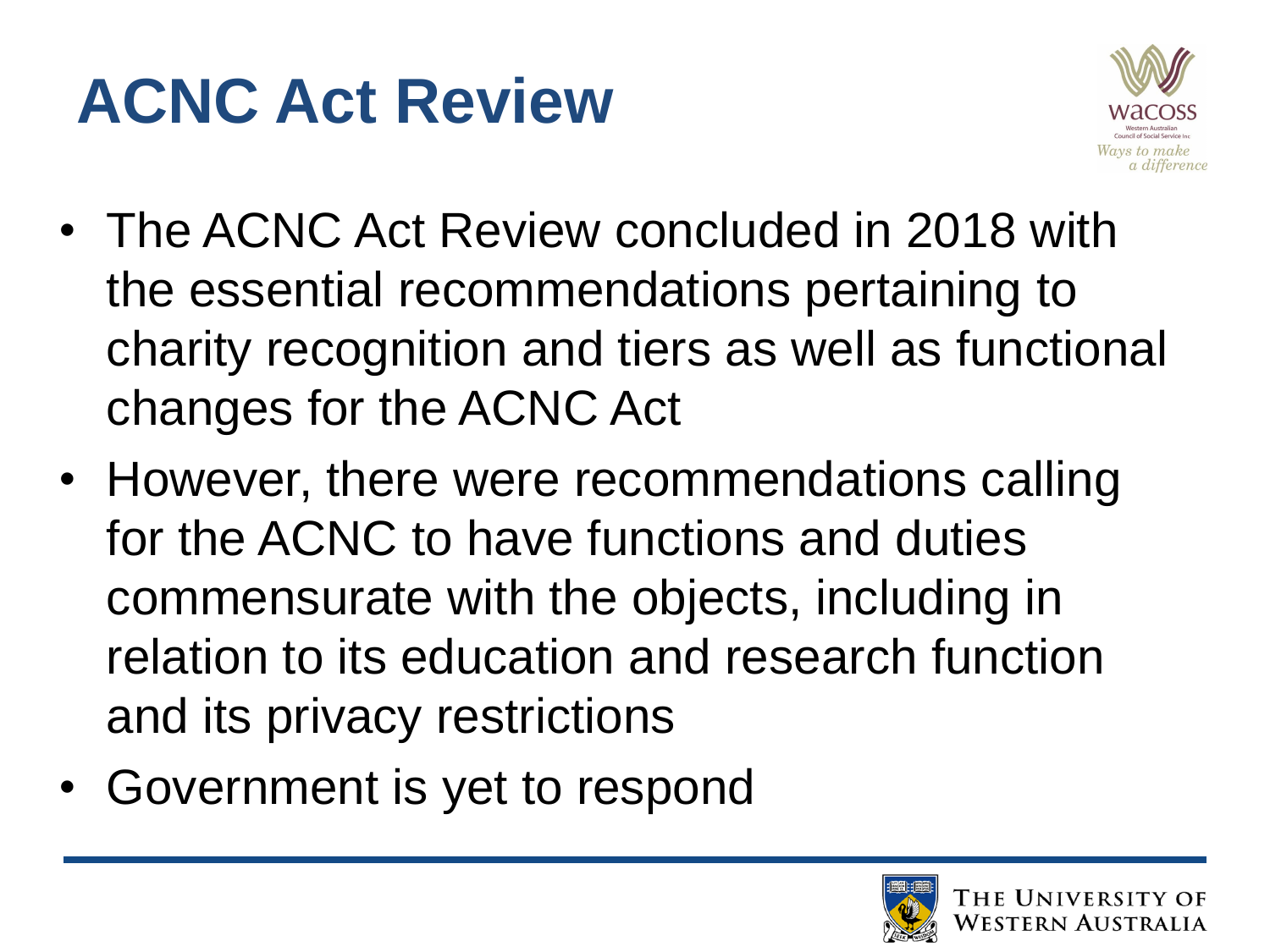## **ACNC Act Review**



- The size-tiers were the subject of a recommendation to change to:
	- Small: turnover up to \$1m
	- Medium: Turnover from \$1m to \$5m
	- Large: Turnover in excess of \$5m
- Related Party Transactions
- Large registered entities be required to report the remuneration of senior executives & directors
- Powers of the Advisory Board to be enhanced to allow it to provide advice directly to government

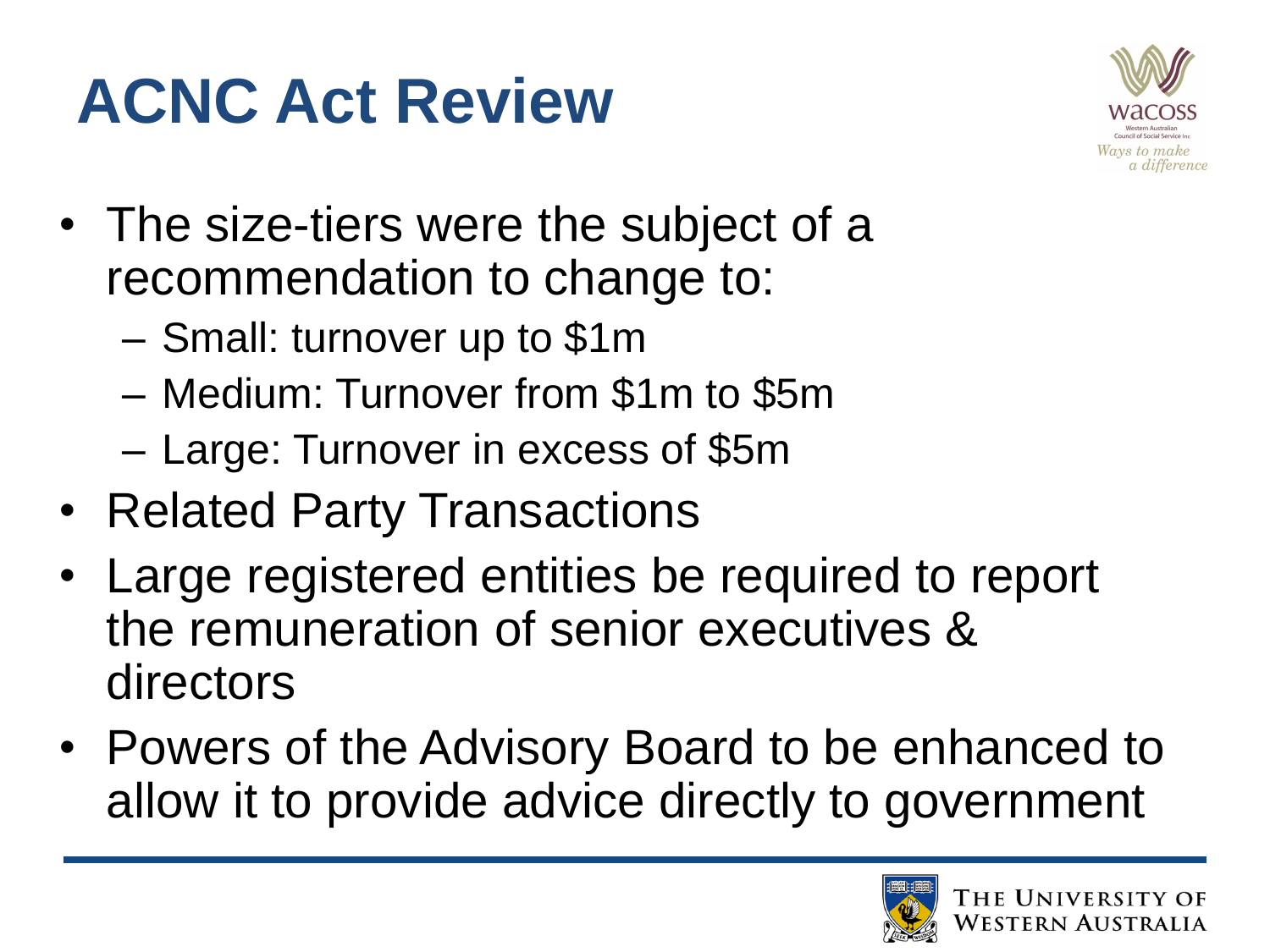## **ACNC Act Review Cont'd**



- Basic Religious Charities
- Allow ACNC to accept governance standards created elsewhere
- Disqualifying purposes: ACNC Resourcing be increased to empower the commissioner to pursue this area
- NFPs with turnover above \$5m ought to be captured by ACNC Act
- Charity Passport Revival with Commonwealth mandating use
- ASIC powers be transferred to ACNC to reduce confusion

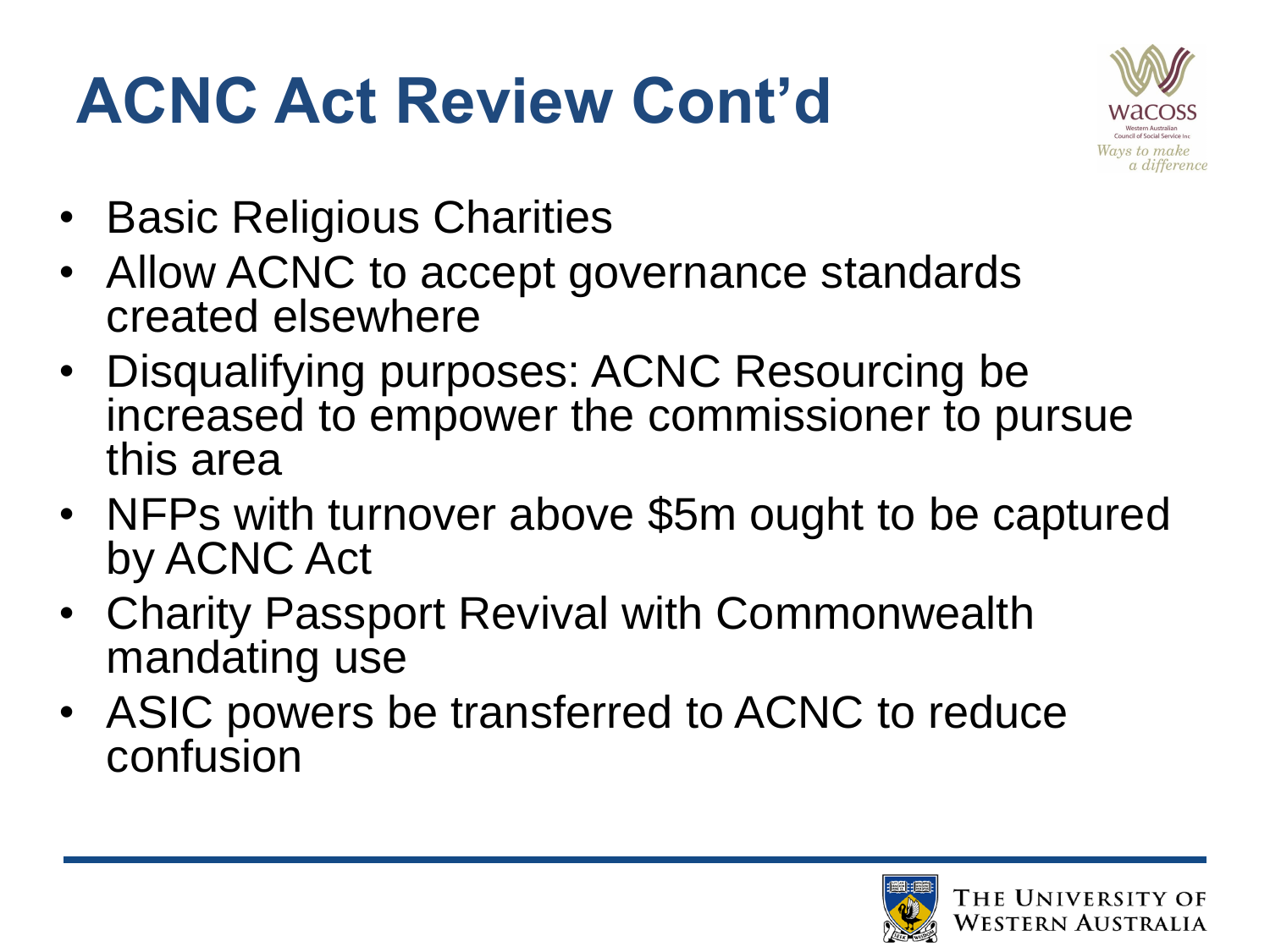

- Quality of Service Delivery
- Governance Maturity
- Human Resources Management Maturity
- Financial Strength

#### Your governance and reporting processes should address these pillars

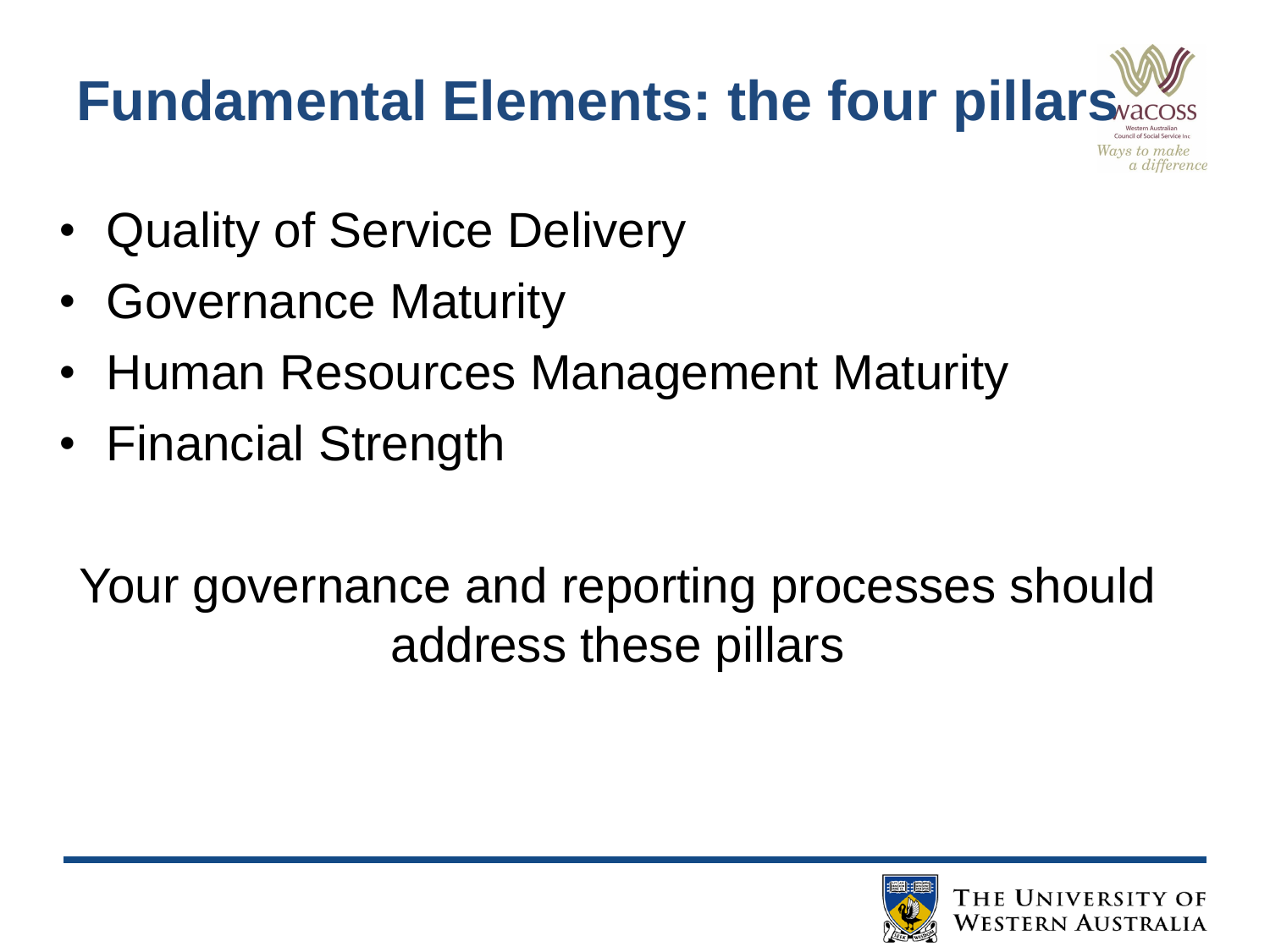#### **Advocacy**



- Systemic Advocacy
- Client Advocacy
- Political Advocacy Disqualifying purpose but where is the line?
- Freedom of Speech and charitable purpose

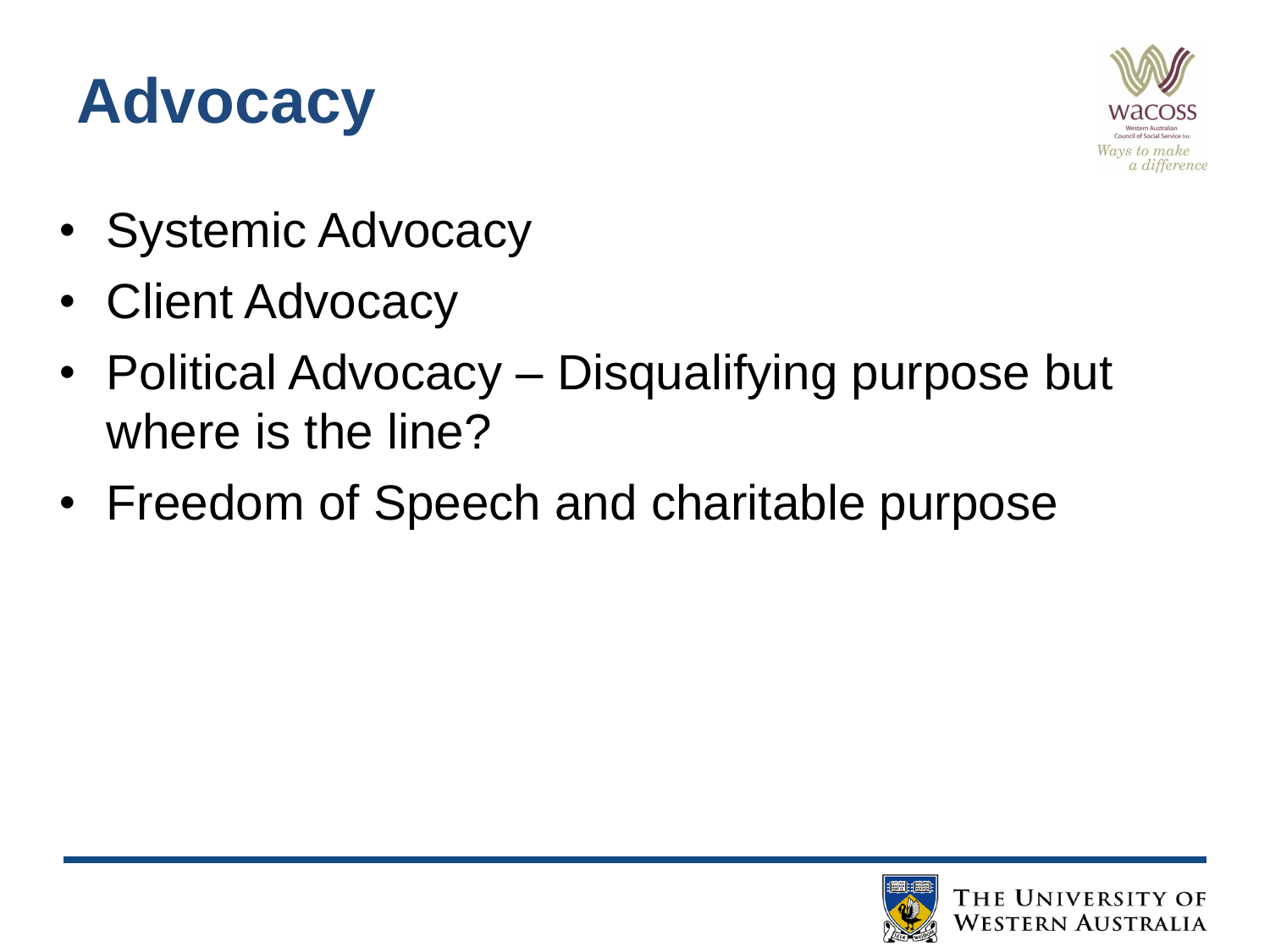# **Clinical Risk & Clinical Governance**

- Human Services Quasi-Market Environment
- Increased Resource Pressure
- Board Make Up portfolios v fit-for-purpose directors
- Clinical minima establishment and outcomes reporting
- Can services continue to be provided



a difference